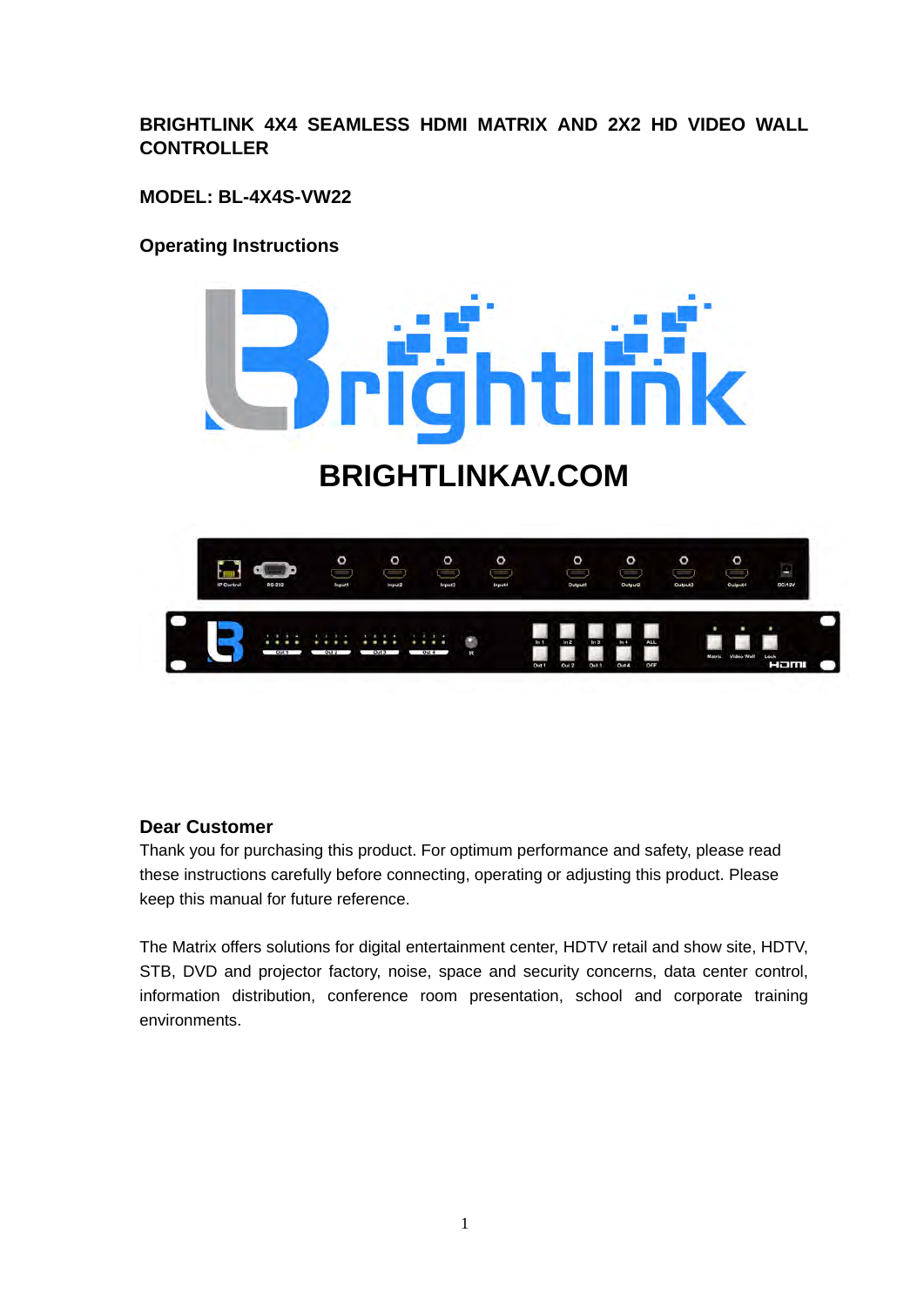### **Features**

- Any one of the 4 sources to any one of the 4 displays.
- Seamless switching ensures no switching delay and pictures loss during transitions, the switching speed is less than 40 millisecond.
- Support 2x2 video wall mode.
- Any one of the four outputs can be turned off independently.
- Each port support both HDMI and DVI inputs.
- Support high definition resolutions, including: 1080p@60Hz@36 b/pixels, 1080i, 720p and other standard video formats.
- With panel button, Remote Control, RS232 Control, IP Control to select the source.
- 1U rack design , easy installment.
- DC 12V 3A power supply.
- Unit size:L438XW220XH44 mm.

### **NOTICE**

Our company reserves the right to make changes in the hardware, packaging and any accompanying documentation without prior written notice.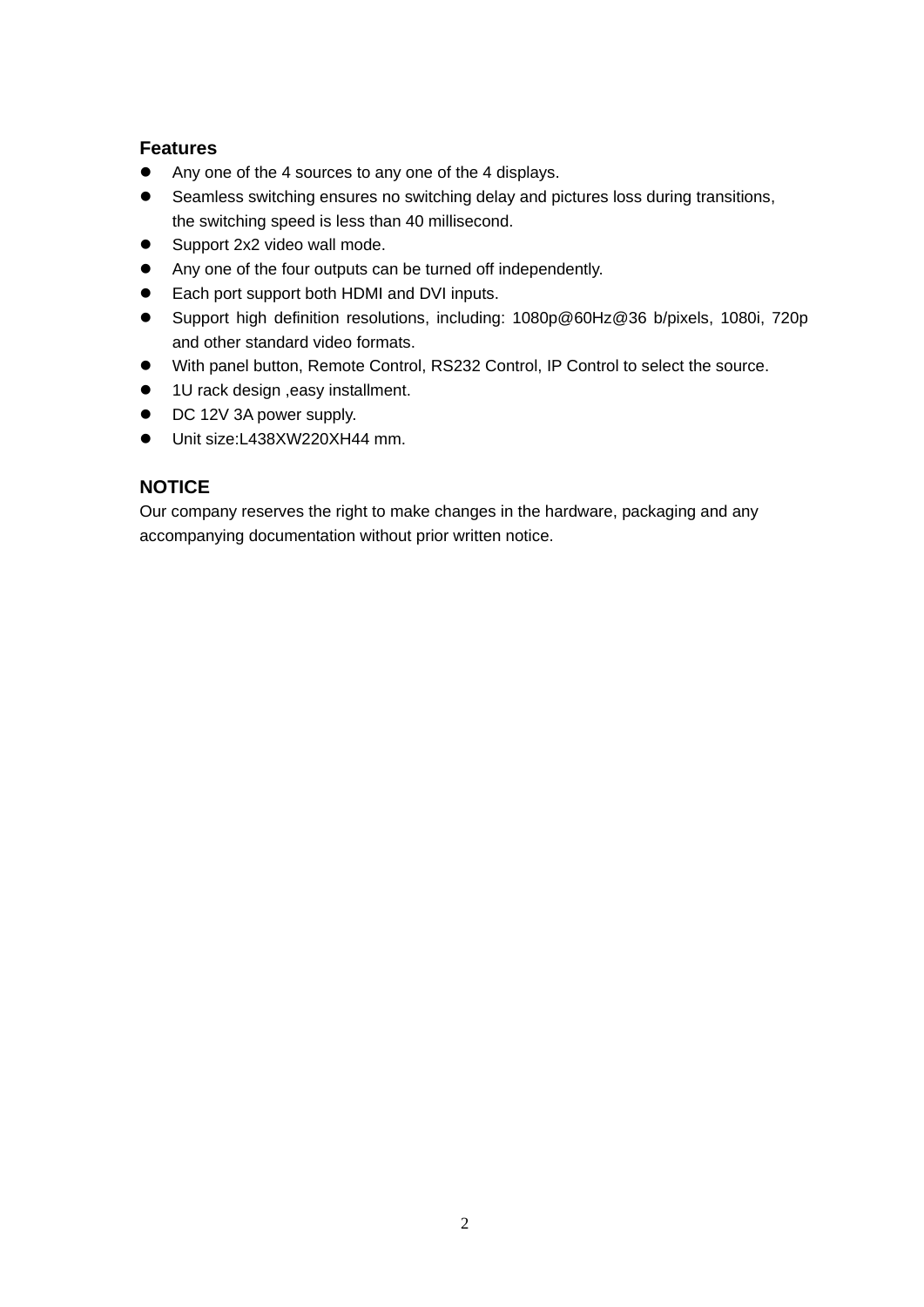# **TABLE OF CONTENTS**

**Specifications** Package Contents Panel Descriptions Connecting and Operating Typical Application Control via Remote Control via RS232 IP Control Maintenance Product Service Warranty

### **SPECIFICATIONS**

| <b>Operating Temperature Range</b> | 0 to +35 $^{\circ}$ C (32 to +95 $^{\circ}$ F)     |  |  |  |
|------------------------------------|----------------------------------------------------|--|--|--|
| <b>Operating Humidity Range</b>    | 5 to 90 % RH (no condensation)                     |  |  |  |
| Input Video Signal                 | 0.5-1.0 volts p-p                                  |  |  |  |
| Input DDC Signal                   | 5 volts p-p (TTL)                                  |  |  |  |
| Video Format Supported             | DTV/HDTV: 1080P/1080i/720P/<br>576P/480P/576i/480i |  |  |  |
| <b>Audio Format Supported</b>      | <b>LPCM</b>                                        |  |  |  |
| Input ports                        | 4xHDMI(standard Type A connector)                  |  |  |  |
| Output ports                       | 4xHDMI(standard Type A connector)                  |  |  |  |
| Matrix mode                        | 4x4 Seamless switching                             |  |  |  |
| Video wall mode                    | 2x2 video wall                                     |  |  |  |
| Power consumption                  | 24watts(Maximun)                                   |  |  |  |
| Dimension (mm)                     | L438XW220XH44 mm                                   |  |  |  |
| Weight                             | 2800g                                              |  |  |  |

### **PACKING CONTENTS**

- 1). 4x4 Matrix x1pcs
- 2). Remote Controller x1pcs
- 3). CD ROM (user manual) x1pcs
- 4). Power Adapter 12V3A x1pcs
- 5). Mounting Ears x1pair
- 6). IR Cable x1pcs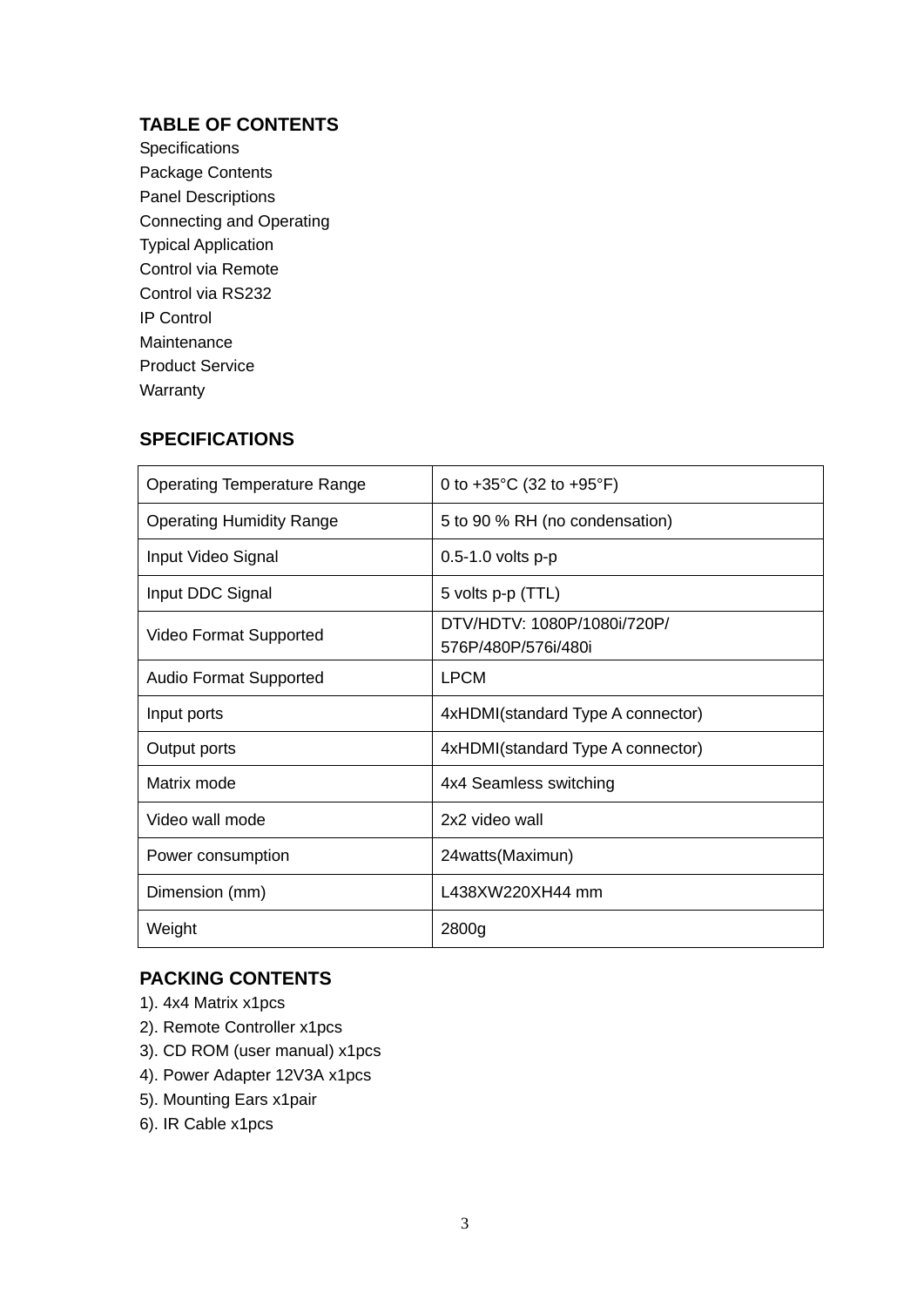# **PANEL DESCRIPTIONS**



Power on/off.

These LED indicates the status of each output selection.

IR receive window.

Input button IN1~4: choose the desired input port from ports 1~4.

Output button OUT1~4: choose the desired output port from ports 1~4.

ALL: Press this button to set all the outputs to display with the same input. First press the "ALL" button then press an input number to confirm the selection.

OFF button: first press "OFF", then press the corresponding output number or "ALL" to turn off and turn on the video output.

Matrix mode key and led: the machine will work in matrix mode.

Video Wall mode key and led: the machine will work in video wall mode

Lock button: lock and unlock the function of all the keys, the led will turn red when lock enabled.



RS232 port. HDMI input port. HDMI output port. Power input: 12V 3A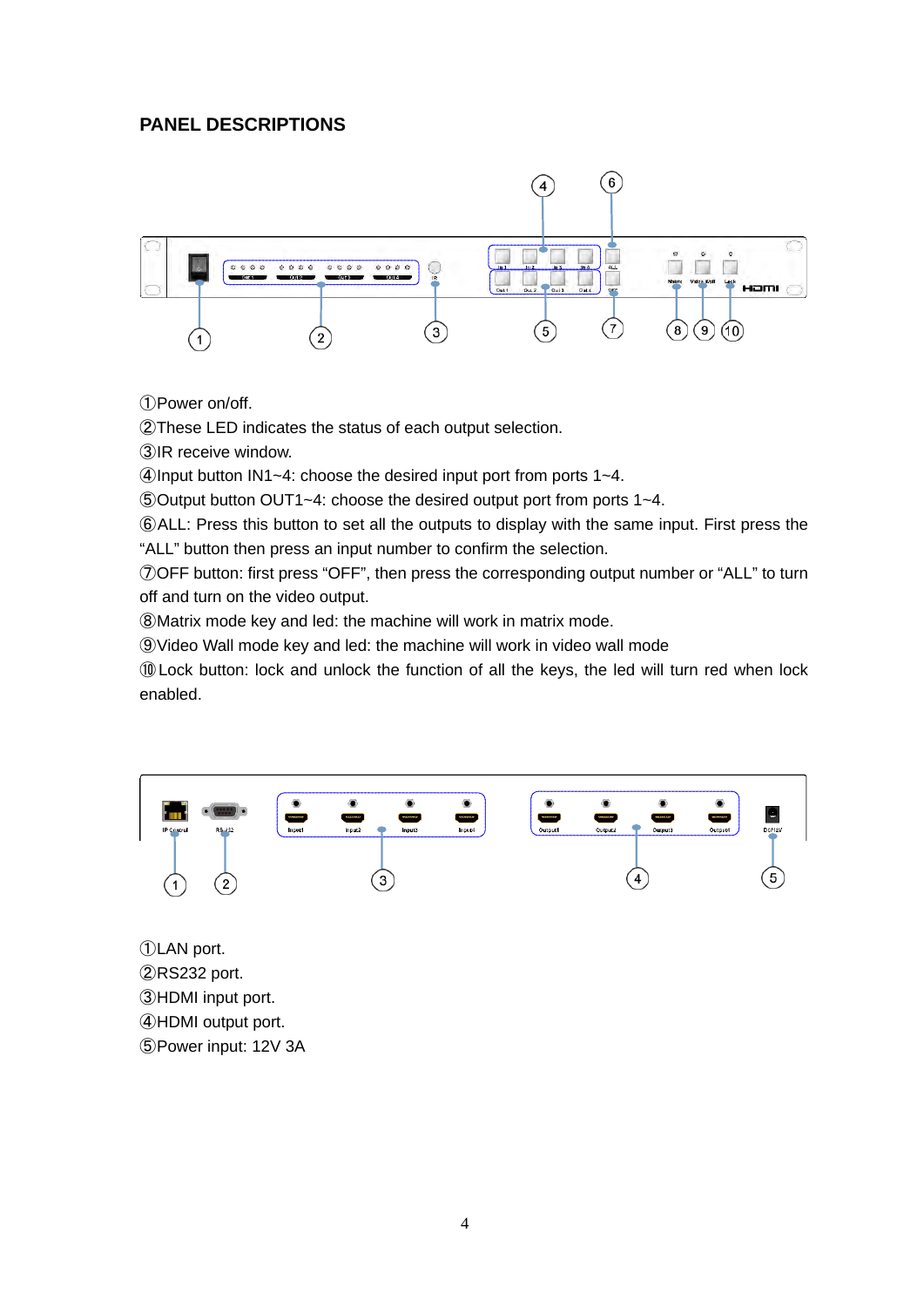# **CONNECTING AND OPERATING**

- 1. Connect source devices to input ports of the matrix
- 2. Connect HDMI output port to TV or other HDMI sink devices.
- 3. Optional: connect RS232 cable from PC RS232 port .

4. Optional: connect an Ethernet cable from the TCP/IP port on the matrix to a local area network.

- 5. Connect 12V/3A POWER supply to DC power socket.
- 6. Power on the matrix ,HDMI sources and displays.

### **Typical Application**

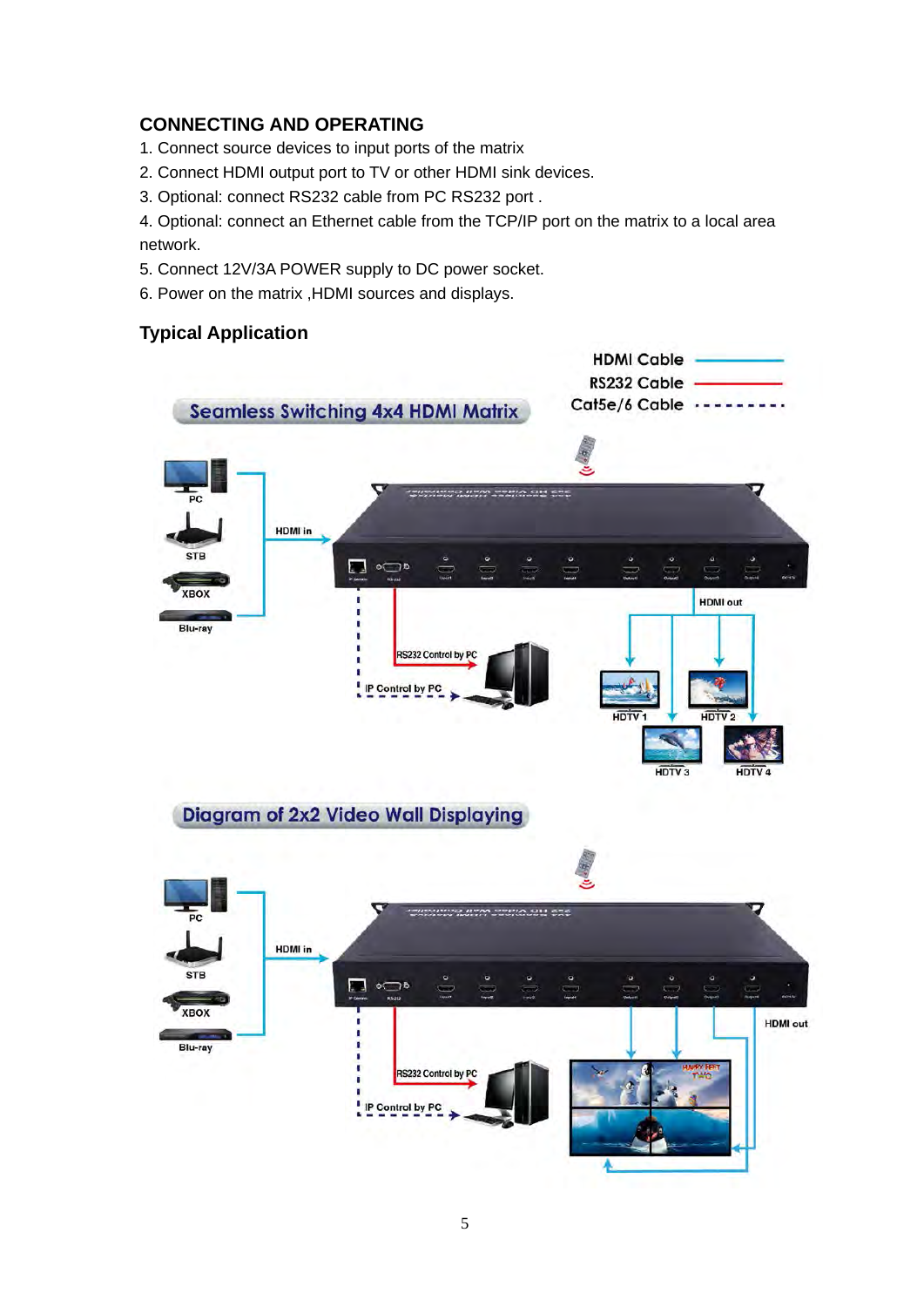### **1. Control via remote**



①Power on/off.

②Matrix mode button.

③Video wall mode button.

④Output button: Output 1/Output 2/Output 3/ Output 4.

⑤PTP button:

Output 1 display input 1,

Output 2 display input 2,

Output 3 display input 3,

Output 4 display input 4.

⑥Click "X" to close the output port.

For example, click "X" and "output 1" to close output 1, Click "X" and "All" to close all the outputs.

⑦Input button: Input 1/Input 2/Input 3/Input 4.

⑧Select the input sources under video wall mode.

⑨Border setting under video wall mode.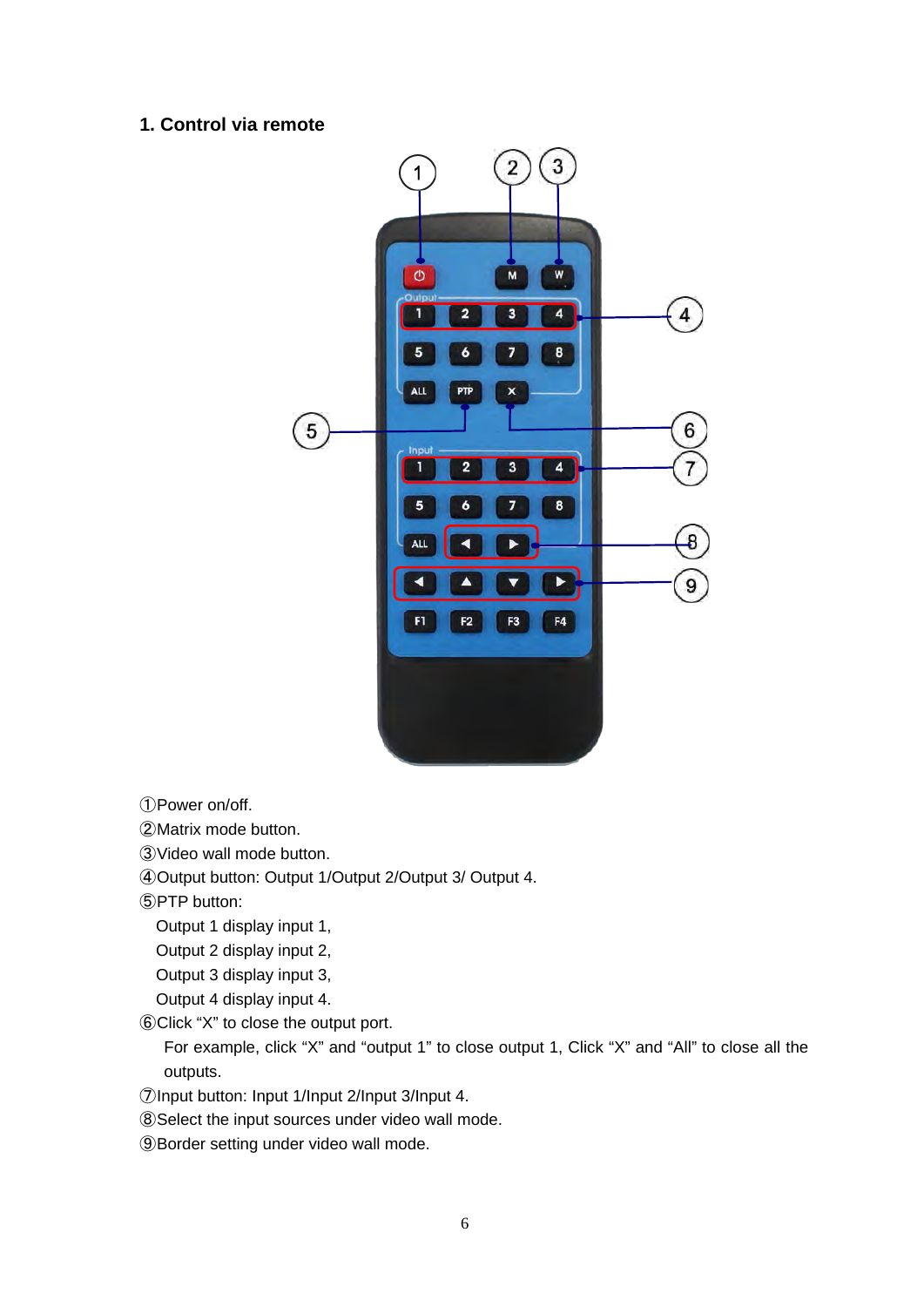# **2. Control via RS232**



①Matrix mode: select the input port for output 1~4.

②Video wall mode: all the four output will show the different part of the same input source. ③ON: Factory defaults setting is all output is on, the button is green. Click "out1, out2, out3, out4", it will turn off, the button will turn red.

④Update: update the working status of the matrix.

### **2).Resolution and border setting**

| 4X4 Seamless HDMI Matrix                                                    |                                |              | x |
|-----------------------------------------------------------------------------|--------------------------------|--------------|---|
| Switch                                                                      | <b>Resolution</b>              | IP Setting   |   |
| Resolution Set-                                                             |                                |              |   |
| C 720P@60                                                                   | C 1080P@60 C 1024X768          |              |   |
| C 1280X1024 C 1360X768                                                      |                                | C 1440X900   |   |
|                                                                             |                                |              |   |
| Border setting                                                              |                                | <b>RESET</b> |   |
| Com Select-<br>Connect State<br>Connected<br>COM <sub>2</sub><br>Disconnect | $\vert \cdot \vert$<br>Connect | Update       |   |

Border setting is only effective when working in video wall mode. ①Reset: Click "RESET" to reset to default border setting.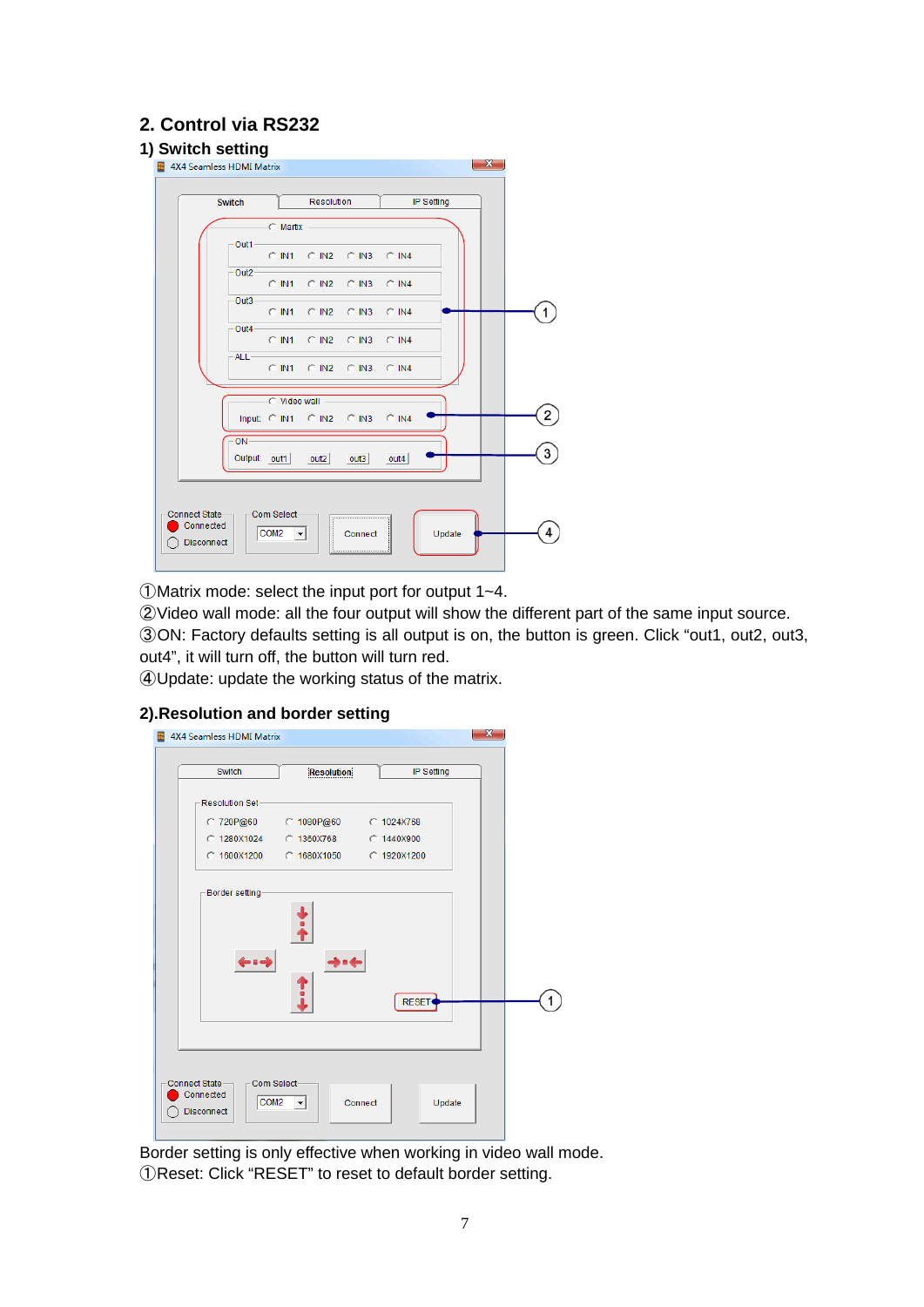the border line will decrease in vertical direction

the border line will increase in vertical direction

**\*\*\*** the border line will decrease in horizontal direction

the border line will increase in horizontal direction

### **3) IP setting**

 $\ddot{\ddot{i}}$ 

t

①The default mode is "Automatically obtain IP Address", you need connect the HDMI Matrix to the Ethernet router and get an IP address.

②You can also select "Use the following IP Address",click "OK" button to set IP address (Make sure the IP address in the same range with your PC)

| 4X4 Seamless HDMI Matrix                                      |                                                                         |                   |
|---------------------------------------------------------------|-------------------------------------------------------------------------|-------------------|
| Switch                                                        | <b>Resolution</b>                                                       | <b>IP Setting</b> |
|                                                               | Automatically obtain ip address<br>C Use the following ip address<br>OK |                   |
| Com Select-<br>Connect State<br>Connected<br>COM <sub>2</sub> | Connect<br>▾                                                            | Update            |

### **4) Control command format**

If user want to write his own control software, below are data format and baud rate setting. Com port setting:

| <b>Baud Rate:</b> | 9600 bps |
|-------------------|----------|
| Data bits:        | 8 bits   |
| Parity:           | None     |
| Stop bits:        | 1 bit    |
| Flow control:     | None     |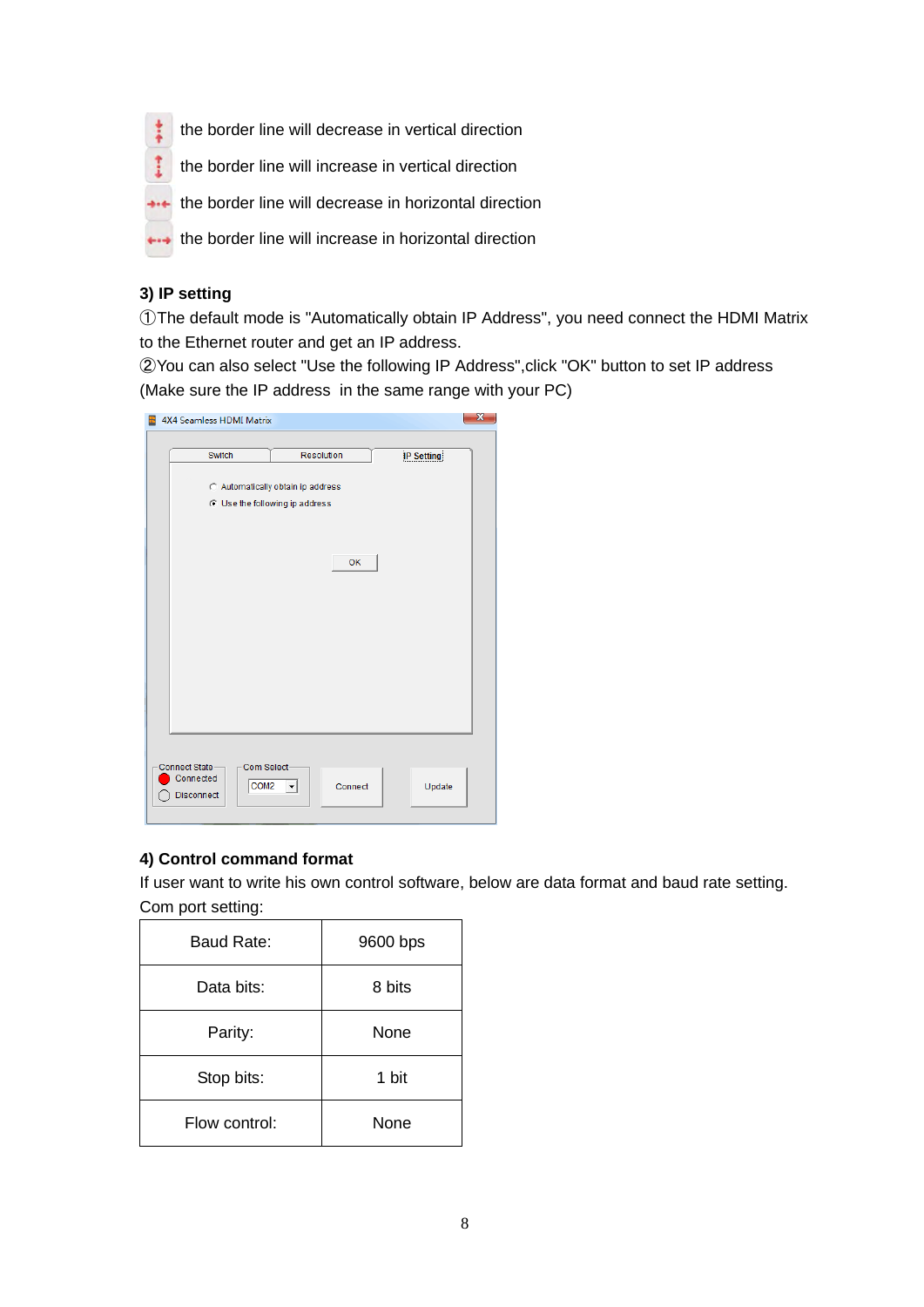|              | send (hex) |       |                           | feedback (hex) |      |      |                                    | description |      |                                                                                                                                                |
|--------------|------------|-------|---------------------------|----------------|------|------|------------------------------------|-------------|------|------------------------------------------------------------------------------------------------------------------------------------------------|
| length start |            | index | parameters                | <b>END</b>     |      |      |                                    |             |      |                                                                                                                                                |
|              |            |       | 0x00                      | 0x77           |      | 0x31 | 0x30                               |             |      | OUTPUT1->INPUT1                                                                                                                                |
|              |            |       | 0x01                      | 0x77           |      | 0x31 | 0x31                               |             |      | OUTPUT1->INPUT2                                                                                                                                |
|              |            |       | 0x02                      | 0x77           |      | 0x31 | 0x32                               |             |      | OUTPUT1->INPUT3                                                                                                                                |
|              |            |       | 0x03                      | 0x77           |      | 0x31 | 0x33                               |             |      | OUTPUT1->INPUT4                                                                                                                                |
|              |            |       | 0x04                      | 0x77           |      |      |                                    |             |      | OUTPUT1->ALL INPUT                                                                                                                             |
|              |            |       | 0x10                      | 0x77           |      | 0x32 | 0x30                               |             |      | OUTPUT2->INPUT1                                                                                                                                |
|              |            |       | 0x11                      | 0x77           |      | 0x32 | 0x31                               |             |      | OUTPUT2->INPUT2                                                                                                                                |
|              |            |       | 0x12                      | 0x77           |      | 0x32 | 0x32                               |             |      | OUTPUT2->INPUT3                                                                                                                                |
|              |            |       | 0x13                      | 0x77           |      | 0x32 | 0x33                               |             |      | OUTPUT2->INPUT4                                                                                                                                |
| 0x05         | 0x55       | 0x19  | 0x14                      | 0x77           | 0x73 |      |                                    | 0x0D        | 0x0A | OUTPUT2->ALL INPUT                                                                                                                             |
|              |            |       | 0x20                      | 0x77           |      | 0x33 | 0x30                               |             |      | OUTPUT3->INPUT1                                                                                                                                |
|              |            |       | 0x21                      | 0x77           |      | 0x33 | 0x31                               |             |      | OUTPUT3->INPUT2                                                                                                                                |
|              |            |       | 0x22                      | 0x77           |      | 0x33 | 0x32                               |             |      | OUTPUT3->INPUT3                                                                                                                                |
|              |            |       | 0x23                      | 0x77           |      | 0x33 | 0x33                               |             |      | OUTPUT3->INPUT4                                                                                                                                |
|              |            |       | 0x24                      | 0x77           |      |      |                                    |             |      | OUTPUT3->ALL INPUT                                                                                                                             |
|              |            |       | 0x30                      | 0x77           |      | 0x34 | 0x30                               |             |      | OUTPUT4->INPUT1                                                                                                                                |
|              |            |       | 0x31                      | 0x77           |      | 0x34 | 0x31                               |             |      | OUTPUT4->INPUT2                                                                                                                                |
|              |            |       | 0x32                      | 0x77           |      | 0x34 | 0x32                               |             |      | OUTPUT4->INPUT3                                                                                                                                |
|              |            |       | 0x33                      | 0x77           |      | 0x34 | 0x33                               |             |      | OUTPUT4->INPUT4                                                                                                                                |
|              |            |       | 0x34                      | 0x77           |      |      |                                    |             |      | OUTPUT4->ALL INPUT                                                                                                                             |
| 0x05         | 0x55       | 0x02  | $0x00^\circ0x03$          | 0x77           |      |      |                                    |             |      | power on/off output video                                                                                                                      |
| 0x05         | 0x55       | 0x21  | $0x00^{\prime\prime}0x01$ | 0x77           | 0x4D |      | $0x44$  x30 <sup>~</sup> 0x3  0x0D |             | 0x0A | O:matrix mode<br>1:video wall mode                                                                                                             |
| 0x05         | 0x55       | 0x23  | 0x00~0x03                 | 0x77           | 0x4D |      | 0x50 x30~0x3 0x0D                  |             | 0x0A | select input port when working<br>in video wall mode                                                                                           |
| 0x05         | 0x55       | 0x22  | $0x00^{\circ}0x08$        | 0x77           | 0x82 |      | 0x83 x30~0x3 0x0D                  |             | 0x0A | Resolution setting:<br>$0:720P$ ;<br>$1:1080P$ ;<br>2:1024X768; 3:1280X1024<br>4:1360X768 5:1440X900<br>6:1600X1200 7:1680X1050<br>8:1920X1200 |
| 0x04         | 0x55       | 0x02  |                           | 0x77           |      |      |                                    |             |      | status                                                                                                                                         |

### **5) RS232 command**

### **6) Web password reset**

The command length is 4 bytes.

rpw+ '↙'

"rpw" is the key word,  $\sqrt{'}$  is carriage return.

When you send the Web password reset command to the matrix, if succeed, it will feedback "rpw", and the web password will be set as "0000000000".

# **3. IP Control**

**Note: You need get an IP address from the Router or set Static IP Address first.**

**1) Double click Netfinder.exe. Click "Search" button to get the device's IP address.**

| $0\mathrm{K}$ | <b>HDMI Matrix 4x4</b>   | IP Address: 192.168.0.88    |
|---------------|--------------------------|-----------------------------|
| Cancel        | Time Powered: 32 seconds | Time on Network: 30 seconds |
| Configure     |                          |                             |
| Assign IP     |                          |                             |
| Search        |                          |                             |
|               |                          |                             |
| Quick Launch: |                          |                             |
| Web Browser   |                          |                             |
| (ypertermina) |                          |                             |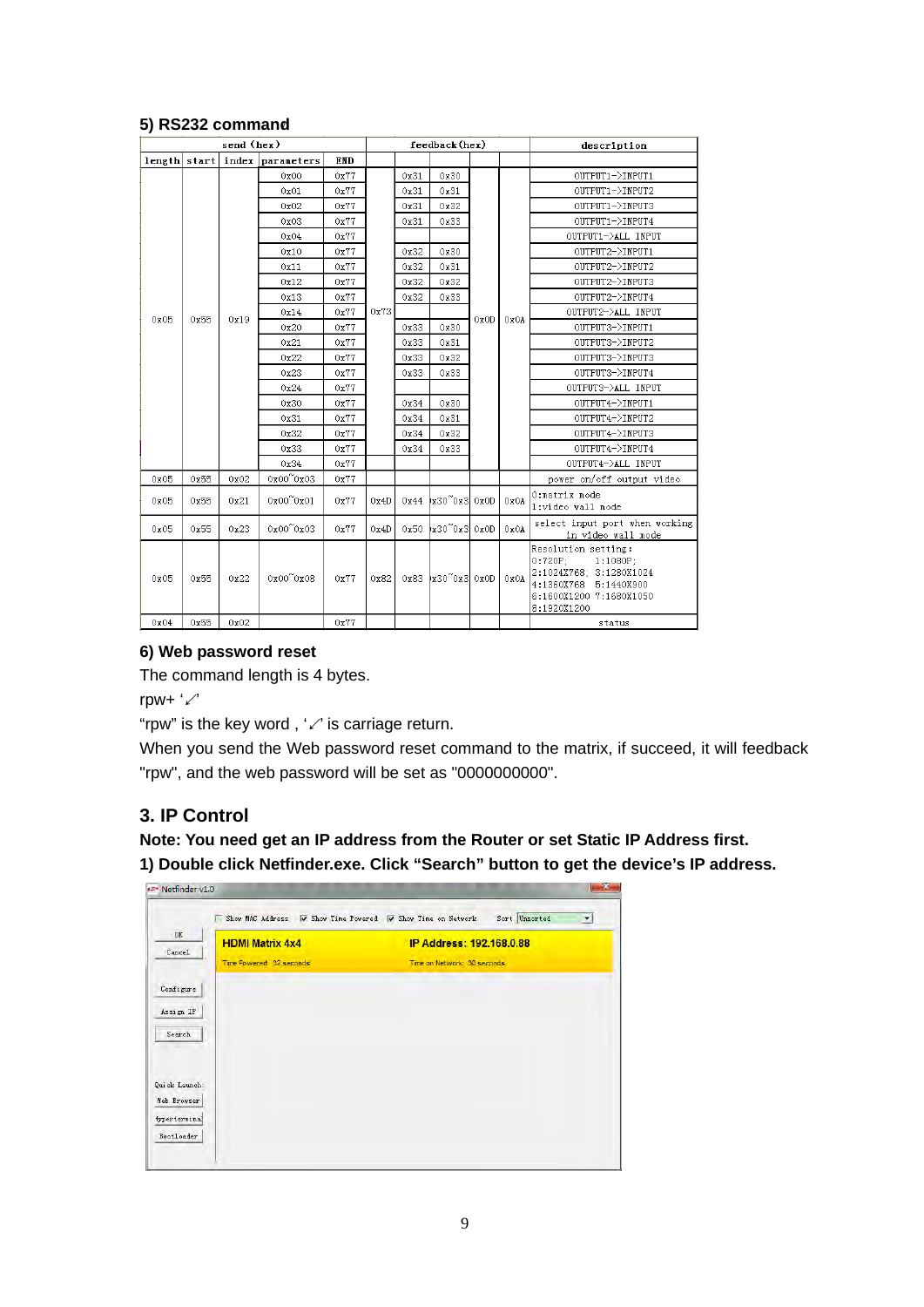**2).Click "Web Browser" button. A web browser will be shown. The default password is "0000000000", input the password and login. The device controller page will be displayed.** 



# **MAINTENANCE**

Clean this unit with a soft, dry cloth. Never use alcohol, paint thinner of benzine to clean this unit.

### **PRODUCT SERVICE**

### (1)**Damage requiring service:**

- The unit should be serviced by qualified service personnel if:
	- (a) The DC power supply cord or AC adaptor has been damaged;
	- (b) Objects or liquids have gotten into the unit;
	- (c) The unit has been exposed to rain;

(d) The unit does not operate normally or exhibits a marked change in performance; The unit has been dropped or the cabinet damaged.

(2)**Servicing Personnel:** Do not attempt to service the unit beyond that described in these operating instructions.Refer all other servicing to authorized servicing personnel.

(3)**Replacement parts:** When parts need replacing ensure the service uses parts specified by the manufacturer or parts that have the same characteristics as the original parts. Unauthorized substitutes may result in fire, electric shock, or other Hazards.